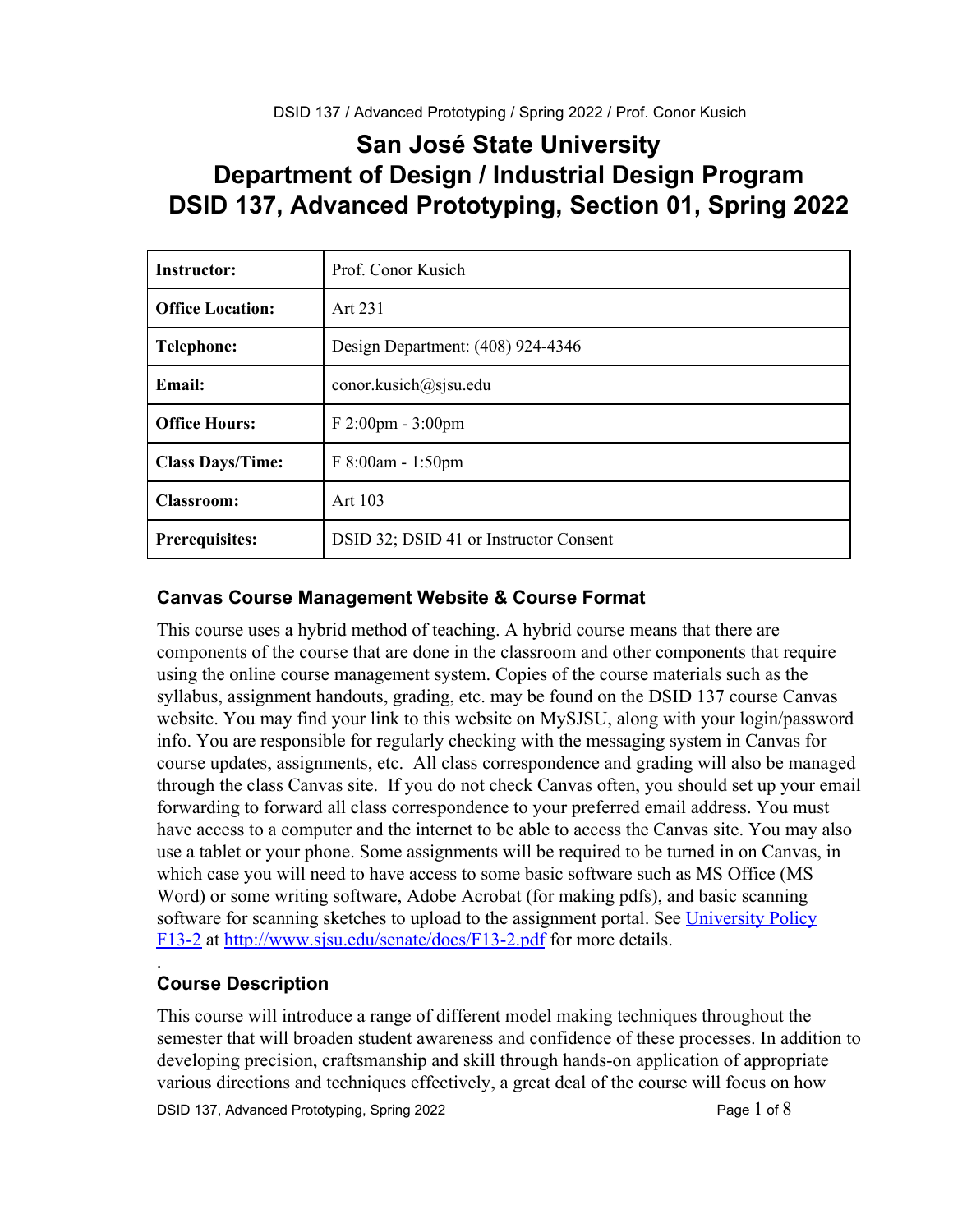designers select the most appropriate prototypes for fast effective directions in industry. Therefore, a great deal of emphasis will be placed on the precision, planning, building and communication of design intent to consistently achieve efficient and effective prototypes for various applications.

### **Course Goals and Student Learning Objectives**

#### **Student Learning Objectives**

There will be one project in the DSID 137 class this semester. The goal of the project is to create conceptual designs through various fast mockup prototyping to show viability of design direction, then building upon this design direction through sketching/drawing, CAD design, generating and completing a final detailed design, then carefully plan and build a professional-quality appearance model of your design. The primary project will be, design and build a peripheral product that utilizes the computing power, displays and accelerometer capabilities of these devices to create a better application experience than what these devices can offer in their existing form. One of the final deliverables will include a model that accurately fits the phone or tablet you have selected.

#### **Course Learning Outcomes (CLO)**

Upon successful completion of this course, students will be able to:

- (LO1) Demonstrate "out of the box fast visual thinking", through fast mockups prototyping techniques and processes, (Looks like works like) for viability of the idea.
- (LO2) Determine effective design directional process through team brainstorming, evolving the idea direction, then presentation and evaluation through formal team critique discussions in positive/negative aspects for improvement, quick human factors study for improved ergonomic aesthetic refinement.
- (LO3) Plan, create 2D and 3D sketches, and experimentation that enables them to explore, formulate and solve design problems and opportunities, build appropriate mockups and prototypes for the various applications Industrial Designers encounter in industry.
- (LO4) Demonstrate self-confidence with uncompromising high professional precision standard for three-dimensional design and prototyping skills, techniques, tools, materials, and craftsmanship.
- (LO5) Exhibit effective use of orthographic projection drawing as a means of developing design concepts that are realistic and functional, specifying accurate dimensioned plans for building appearance prototypes and, communicating their design concepts with accurate dimensions and realistic representations of internal components.
- (LO6) Demonstrate their design awareness, knowledge, and intent, both in their own work and when discussing the work of others in informal classroom discussions and formal critiques at the end of each project. This should be demonstrated in their ability to actively discuss, critique, and engage in professional review of their work and that of their peers work.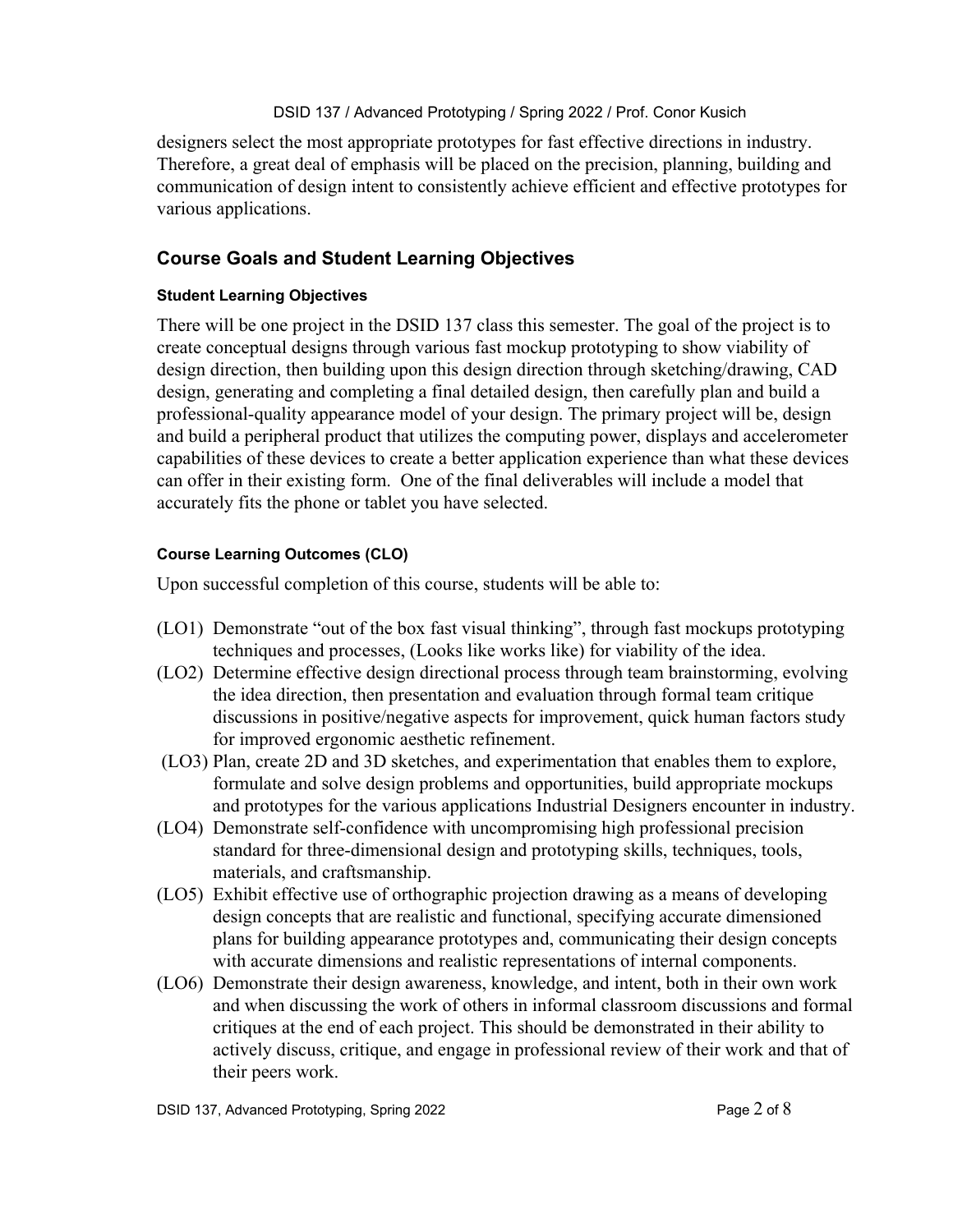#### **Required Texts/Readings**

#### **Textbook**

There is no required textbook for this course.

#### **Required Materials List**

Everyone's projects will vary in their material demands. There are a mix of required materials and materials that will be determined by your project direction. Cost estimates below represent the average costs that student projects have demanded in the past. The instructor will work with you individually to determine the best material direction for your project.

You should expect to spend approximately \$750-900 in 2D and 3D sketching and model making materials. You need to budget for enough ABS, modulan/renshape, foamcore, foam, paint, double stick tape and other modeling supplies to demonstrate ability in class assignments. Please note that most of your concepts may require additional or specific materials designated/tailored to your conceptual design direction, Those my fall on the specifics like "Soft Goods" (\$45-\$90), "Casting and mold making materials" (\$45-\$95), and "Wood and wood-laminates" (\$50-\$150) This will only be realized once you have conceptual design direction in place. Some sources for these materials, and the cost estimate, are below.

| IDSA Student Chapter: Modulan (High Density Urethane boards)<br>Size 3"x8"x10", Price for Modulan                                                                                                                                      | $$50 - $65$                 |
|----------------------------------------------------------------------------------------------------------------------------------------------------------------------------------------------------------------------------------------|-----------------------------|
| Other sources:<br><b>IPI Plastics Inc:</b> Modulan/Renshape (High Density Urethane boards),<br>Acrylic, ABS, PETG, need to speak with sales-rep for price on sizes<br>as there is a huge range in costs based on the type of material. | \$150                       |
| Professional Plastics, Inc.: PETG Plastic   Clear, Excellent<br>For Thermoforming: Price Per Sheet,                                                                                                                                    | \$55                        |
| McMaster-Carr: for all metals, and other things, with free overnight delivery                                                                                                                                                          | \$50                        |
| Douglas and Sturgess: Casting materials, price 2 parts A-B resin quart size,                                                                                                                                                           | $$35 - $85$                 |
| BJB Enterprises: Casting and mold making materials, polyurethane<br>elastomers, 2 parts A-B resin quart size, price from                                                                                                               | $$75 - $90$                 |
| Tap Plastics (San Jose): Fiberglass resin<br>Fiberglass fabric                                                                                                                                                                         | \$25/qt.<br>\$20-\$42/yd.   |
| Britex Fabrics (soft goods materials): Fabric materials, price per sq. yd.<br>DSID 137, Advanced Prototyping, Spring 2022                                                                                                              | $$30 - $100$<br>Page 3 of 8 |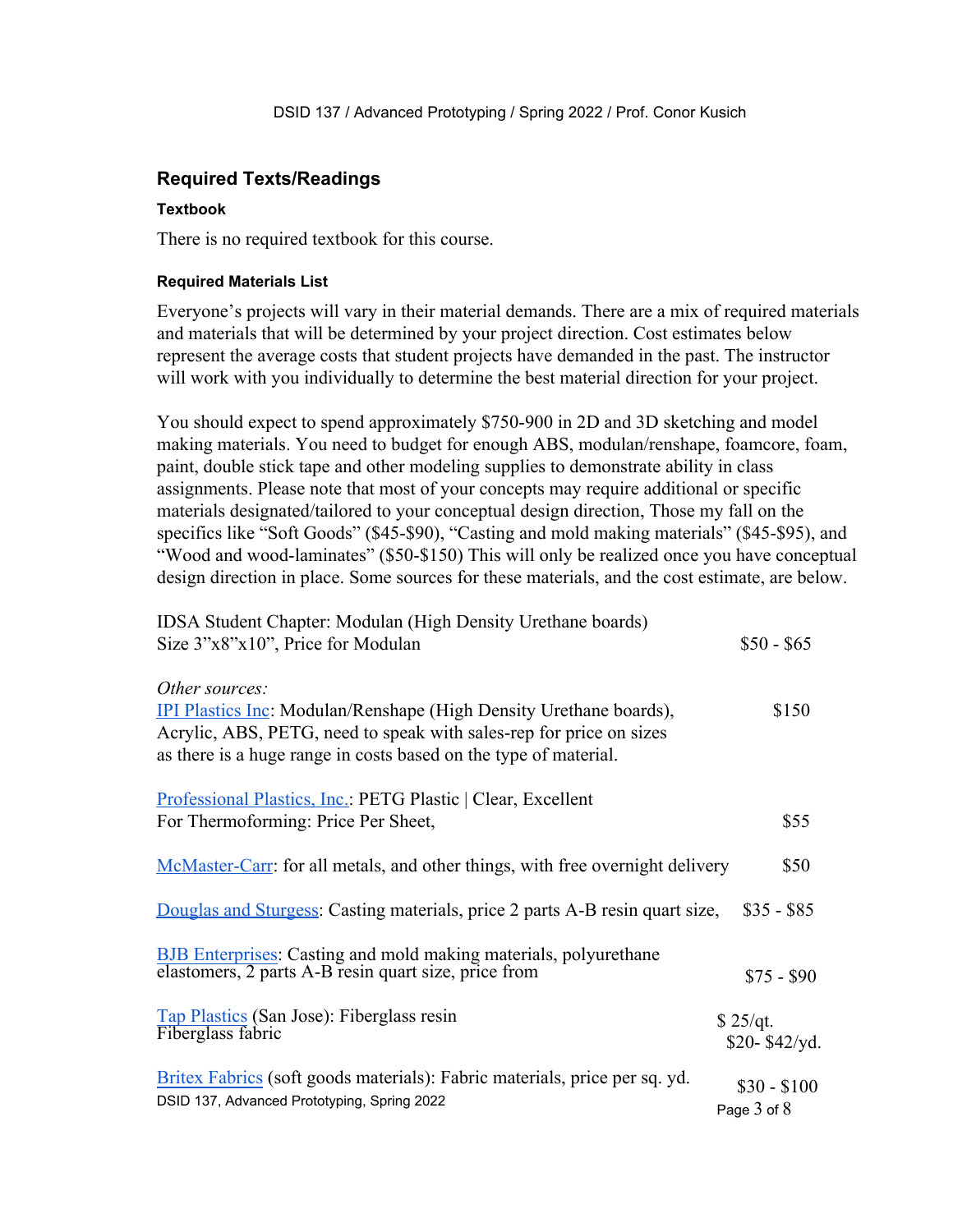[Woodcraft](http://www.woodcraft.com/): Wood laminates and veneer \$30-150

#### **Shop Test**

The Department of Design requires that Industrial Design students attend and pass the shop safety orientation at least once each year. We will be showing the video in class and then you will have at least a week to review the video again on your own as it is posted online (http://www.sjsu.edu/atn/services/webcasting/events/shopysafety.html) now. The shop test date will be announced the first day of class. That will be the only date that you will be able to take the shop test for this course so make sure you have studied up and paid your shop test fee at the Bursar's office before that date. You must provide proof of enrollment and the original receipt from the bursar's office that you have paid the required \$20 shop fee to fund #62089 prior to taking the test.

#### **Library Liaison**

Elkin, Aliza Email: aliza.elkin@sjsu.edu

### **Classroom Protocol**

Active participation in class activities is a significant factor in student success in the Industrial Design program. Active learning facilitates mental growth, skill enhancement, creates a lifelong learner, and improves the goals of becoming a good designer. Students are expected to be on time to class and when a class critique is planned, work is to be taped/pinned up to the walls or displayed on the tables by 10 minutes after the official start of the class period. Be ready to start the critique by 15 minutes after the class officially starts. If the student is not on time to class, the work is not pinned up by the time limit, and the student is not ready to begin the critique at the 15-minute mark, the work may not be presented in the critique. Students are to be respectful of the professor and their peers and any disruptive activities in the classroom will result in the student being asked to leave the class. Arriving late to class without prior arrangement and approval from the professor is considered disruptive. If the student cannot be in the classroom by the start of class, please do not interrupt the class in session by entering the classroom. If a student encounters any problems that inhibit their ability to participate in the class, please provide as much advance notice as possible to the instructor so that he/she may respond and inform the student in a timely manner. Students are expected to leave the classroom in a clean condition with all the desks arranged in the standard configuration at the end of each class meeting so that the next class has an organized, clean room waiting for them.

Cell phones, digital tablets, and laptops are also disruptive and inconsiderate to your classmates and the instructor. Unless it is being used for a class activity, please turn off all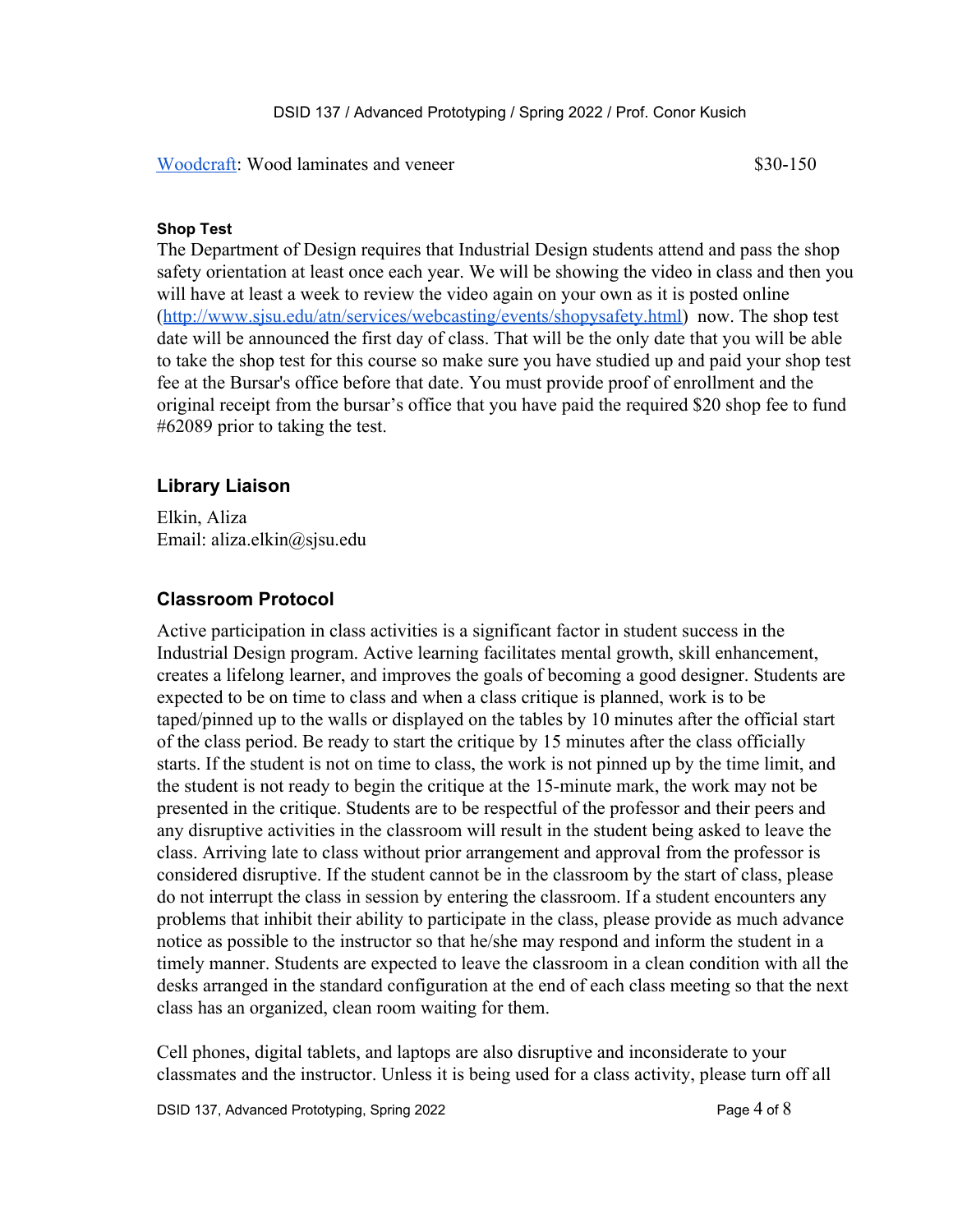electronic devices that can potentially disrupt class. If you disrupt or withdraw from class activities due to your inability to silence and ignore these devices, it will count against the participation portion of your final grade and you will be asked to leave the classroom. If emergency personal issues (family, medical, etc) require you to leave your phone on, you may do so by making arrangements with the instructor in advance. The instructor may need to answer the phone during class due to professional demands or university business, though this will be minimal. Additionally, talking in class during a lecture is considered disruptive to the class, and generally rude, and will adversely affect the participation grade and the student may be asked to leave the classroom.

### **Assignments and Grading Policy**

Students will be engaged in lectures, discussion, design activities, and lab time during class meeting times and they will be assessed on engagement in those activities in their Participation grade. Students will have homework assignments to do outside of class (approx. 12 hours per week) that include sketching, model making, prototyping and other design project activities. You will be required to turn in all projects at the required presentation dates. The final project and project summary booklet must be turned in in a digital format. The digital deliverables will include 3-6 high resolution images of your final model as well as a .pdf format project summary booklet. Grading will follow the standard SJSU A-F system.

All grades are assessed on the following three criteria: Quality, Effort, and Completeness.

```
A = 100\% to 95%
A minus = 95% to 91%B plus = 91\% to 87\%B = 87\% to 85%
B minus = 85% to 81%C plus = 81\% to 77\%C = 77\% to 75%
C minus = 75% to 71%D plus = 71\% to 67\%D = 67\% to 65%
D minus = 65\% to 61\%
```
Grading is weighted during the semester as follows:

| Class Participation:                 | 15% |
|--------------------------------------|-----|
| Widget Project                       | 10% |
| CNC/3D Printing Project              | 10% |
| Painting Project                     | 10% |
| Final Project Model:                 | 35% |
| Final Exam: Project Summary Booklet: | 20% |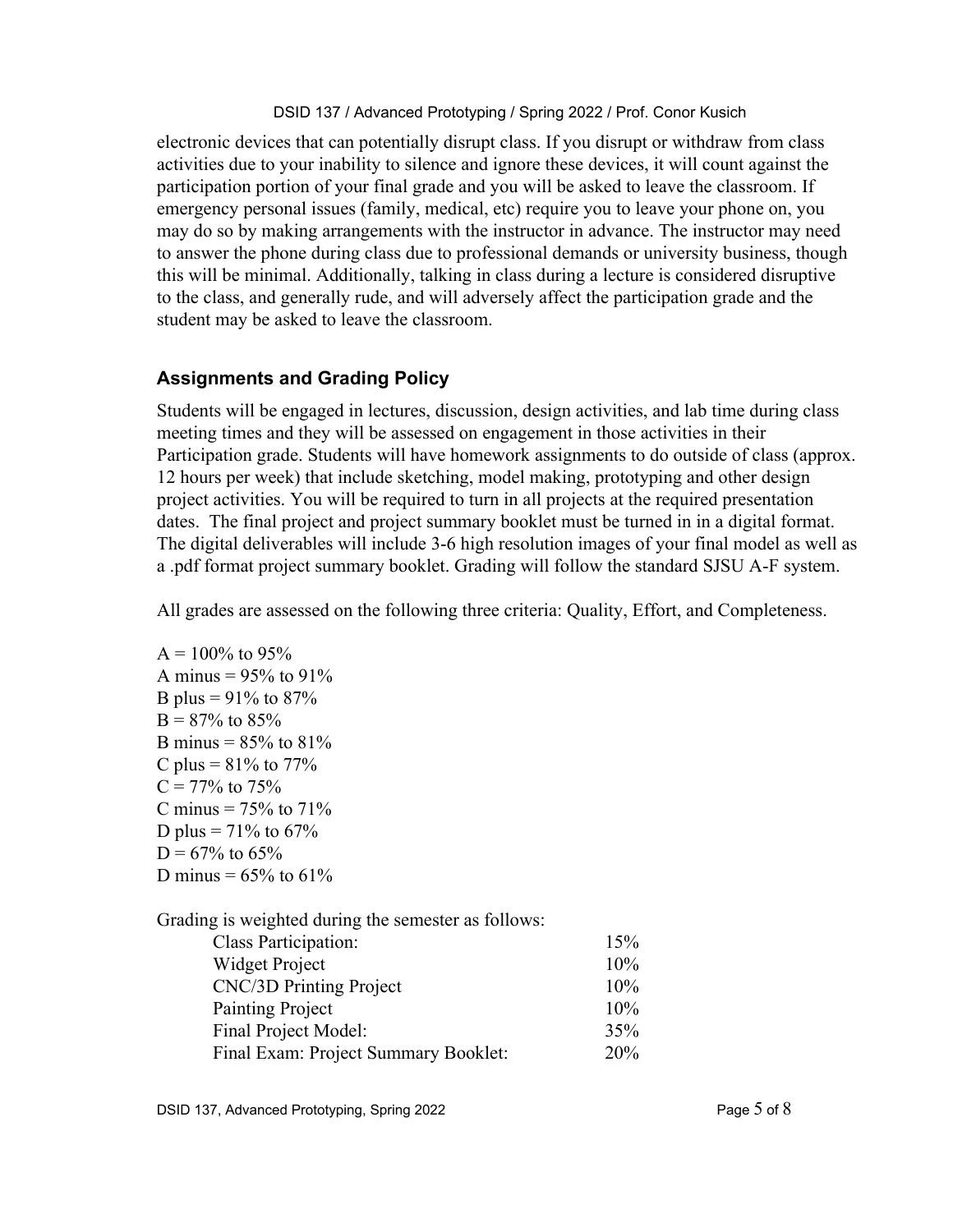All assignments are due on time. No late work is accepted (this includes work that is required for uploading to Canvas). Extra credit is not possible in this course as the workload is significant enough. The Participation grade in this course will be assessed through your engagement in Work/Activity sessions and critiques each week. Actively engaging and exhibiting life-long learning skills during class are the mode by which participation is assessed.

### **University Policies**

#### **Academic integrity**

SJSU's Office of Graduate and Undergraduate Programs maintains university-wide policy information relevant to all courses, such as academic integrity, accommodations, etc. You may find all syllabus related University Policies and resources information listed on [GUP's](http://www.sjsu.edu/gup/syllabusinfo/) [Syllabus Information Web Page](http://www.sjsu.edu/gup/syllabusinfo/) at http://www.sjsu.edu/gup/syllabusinfo/.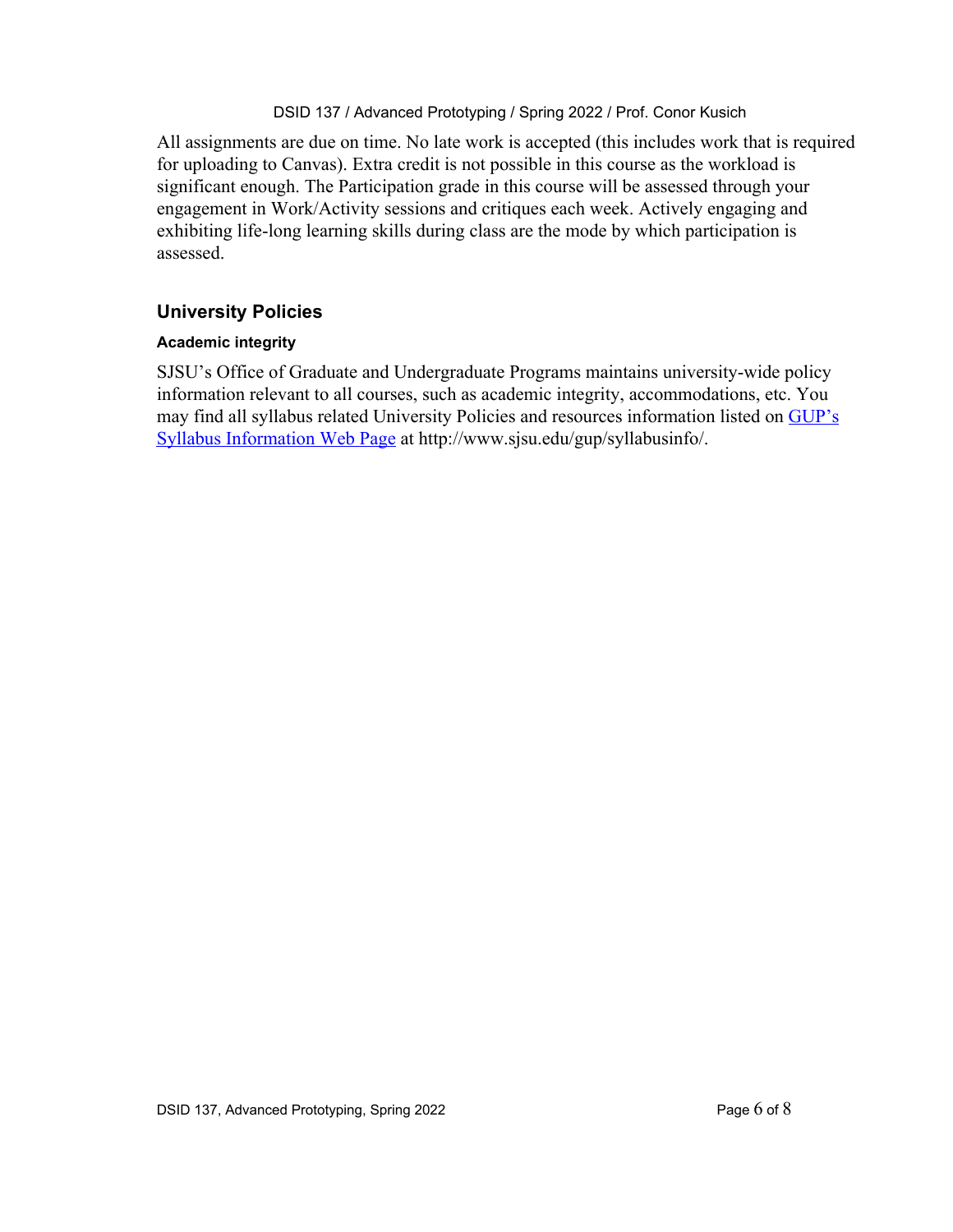## **DSID 137 / Advanced Prototyping, Spring 2022 Course Schedule**

*Schedule is subject to change with fair notice in class or via email notice.*

| <b>Week</b>                   | <b>Date</b>      | Topics, Readings, Demos, Assignments, Deadlines                                                                                            |
|-------------------------------|------------------|--------------------------------------------------------------------------------------------------------------------------------------------|
| 1                             | $\overline{F}$   | · Introductions with students.                                                                                                             |
| 1/28                          |                  | • Show my work portfolio to the students, followed with a discussion and Q/A<br>· Discuss course objectives. Review safety/shop protocols. |
|                               |                  | • Begin first assignment: Foam Widget, issue drawing and have students prepare<br>blanks.                                                  |
| $\overline{2}$<br>2/4         | F                | • 2nd week of foam widget project. Last chance to use class time to work on<br>project.                                                    |
| $\overline{3}$                | $\overline{F}$   | · Foam Widget due.                                                                                                                         |
| 2/11                          |                  | • Begin Renshape/Modulan Widget. Have students prepare blanks for widgets                                                                  |
| $\overline{4}$                | $\mathbf{F}$     | • Renshape/Modulan Widget Due. Discuss-Critique in class.                                                                                  |
| 2/18                          |                  | •Introduce CNC and 3D Printing Assignment. Cover basics of additive and<br>subtractive machine/prototyping processes.                      |
| 5                             | F                | • CNC and 3d Printing lab time                                                                                                             |
| 2/25                          |                  | •Introduce CNC and 3D Printing Assignment. Cover basics of additive and<br>subtractive machine/prototyping processes.                      |
| 6                             | $\overline{F}$   | • CNC and 3D Printing assignment due. Discuss in class.                                                                                    |
| 3/4                           |                  | • Introduce Painting Exercise. Demo techniques.                                                                                            |
|                               |                  | • Critical Analysis of final project from DSID 32. Identify<br>changes/improvements to model. Emphasis on execution not design.            |
| $\overline{7}$<br>3/11        | $\mathbf{F}$     | •Revised design of "32" project due. Be prepared in class to present design<br>revisions in drawing format $+3$ mock-up models.            |
|                               |                  | •Introduce next phase: Fine tuning revisions into one final design                                                                         |
| 8                             | $\boldsymbol{F}$ | • Work on final mock-up and final orthographic drawing                                                                                     |
| 3/18                          |                  | • Understanding model making challenges and planning.                                                                                      |
| 9                             | $\overline{F}$   | • Final, revised orthographics and final mockup are due.                                                                                   |
| 3/25                          |                  | • In class critique and presentation                                                                                                       |
| <b>Spring</b><br><b>Break</b> |                  | <b>Spring Break, No Class, Campus Closed</b>                                                                                               |
| 10                            | ${\bf F}$        | · Final Model Construction                                                                                                                 |
| 4/8                           |                  |                                                                                                                                            |
| 11                            | $\overline{F}$   | • Final Model Construction                                                                                                                 |
| 4/15                          |                  |                                                                                                                                            |